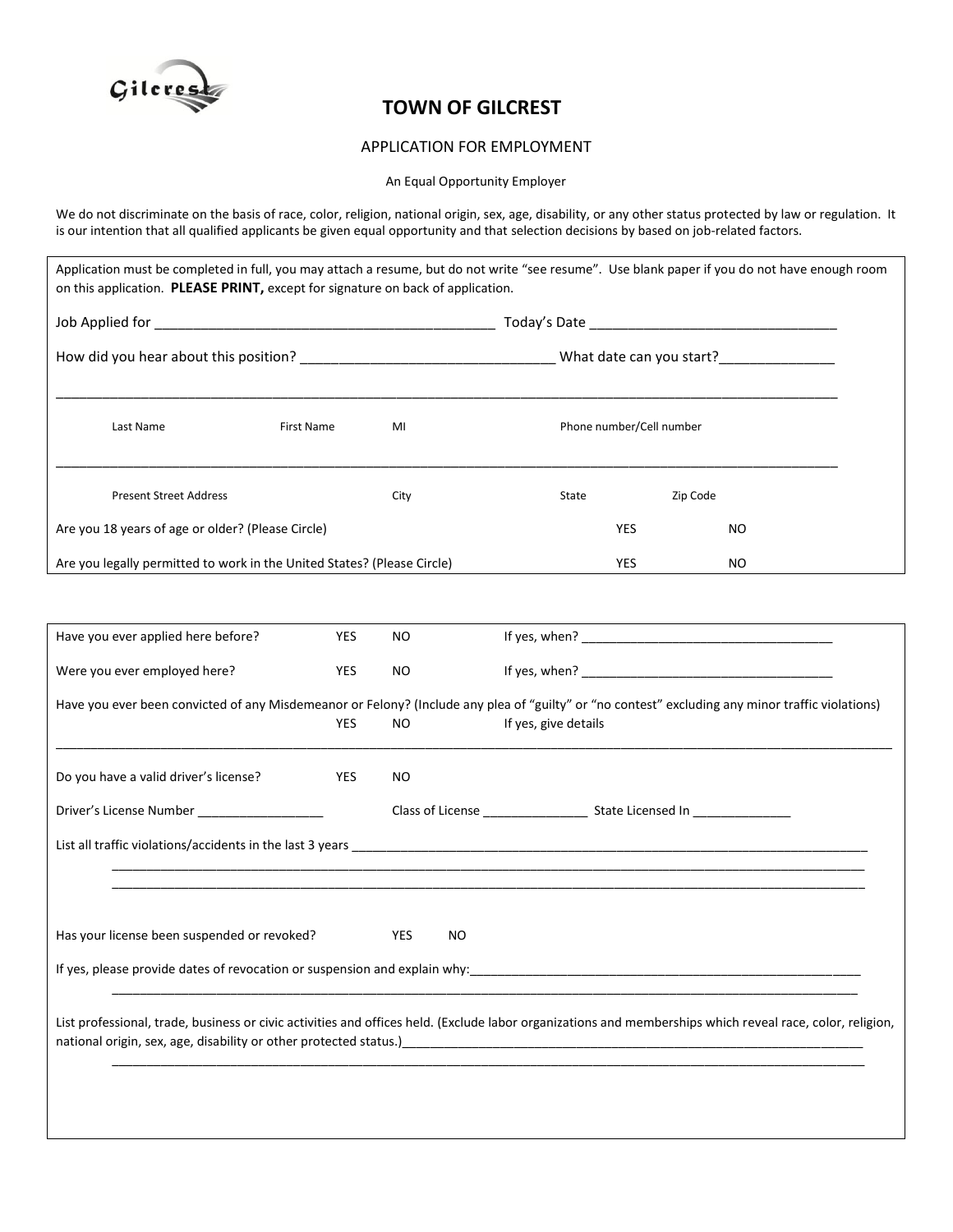| LIST NAME AND ADDRESS OF SCHOOLS                                                                                                                                                                                | Number of<br><b>Years Completed</b>                                                                                                                                                                                           | Diploma/<br>Degree/Certificate | Subjects<br>Studied |  |  |  |  |
|-----------------------------------------------------------------------------------------------------------------------------------------------------------------------------------------------------------------|-------------------------------------------------------------------------------------------------------------------------------------------------------------------------------------------------------------------------------|--------------------------------|---------------------|--|--|--|--|
|                                                                                                                                                                                                                 |                                                                                                                                                                                                                               |                                |                     |  |  |  |  |
|                                                                                                                                                                                                                 |                                                                                                                                                                                                                               |                                |                     |  |  |  |  |
|                                                                                                                                                                                                                 |                                                                                                                                                                                                                               |                                |                     |  |  |  |  |
|                                                                                                                                                                                                                 |                                                                                                                                                                                                                               |                                |                     |  |  |  |  |
| What machines or equipment can you operate that relate to the job for which are you applying?<br>Under the source of the second term and the second term and the second term and the second term and the second |                                                                                                                                                                                                                               |                                |                     |  |  |  |  |
| Can you speak both English and Spanish? ____________<br>Can you write both English or Spanish?                                                                                                                  |                                                                                                                                                                                                                               |                                |                     |  |  |  |  |
| LICENSES AND CERTIFICATIONS: Professional/Trade: _________________                                                                                                                                              | Level: when the control of the control of the control of the control of the control of the control of the control of the control of the control of the control of the control of the control of the control of the control of | Expires:_______________        |                     |  |  |  |  |

List the names of employers in consecutive order with present or last employer listed first. Account for all periods of time including military service and any periods of unemployment. If self-employed, give name and supply business references. NOTE: A job offer may be contingent upon acceptable references from current and former employers, please let us know if you do not want us to contact an employer. Please use a blank sheet of which paper if you need more room.

| Name of Employer      |           | Job Title and Duties              |          |     |
|-----------------------|-----------|-----------------------------------|----------|-----|
| Address               |           | Dates of Employment (MO/YR) From: |          | To: |
| City, State, Zip Code |           | Pay: Start \$                     | Final \$ |     |
| Supervisor(s)         | Telephone | Reason for Leaving                |          |     |

| Name of Employer      |           | Job Title and Duties              |          |     |  |
|-----------------------|-----------|-----------------------------------|----------|-----|--|
| Address               |           | Dates of Employment (MO/YR) From: |          | To: |  |
| City, State, Zip Code |           | Pay: Start \$                     | Final \$ |     |  |
| Supervisor(s)         | Telephone | Reason for Leaving                |          |     |  |

| Name of Employer      |           | Job Title and Duties |                                          |  |  |  |  |
|-----------------------|-----------|----------------------|------------------------------------------|--|--|--|--|
| Address               |           |                      | Dates of Employment (MO/YR) From:<br>To: |  |  |  |  |
| City, State, Zip Code |           | Pay: Start \$        | Final \$                                 |  |  |  |  |
| Supervisor(s)         | Telephone | Reason for Leaving   |                                          |  |  |  |  |